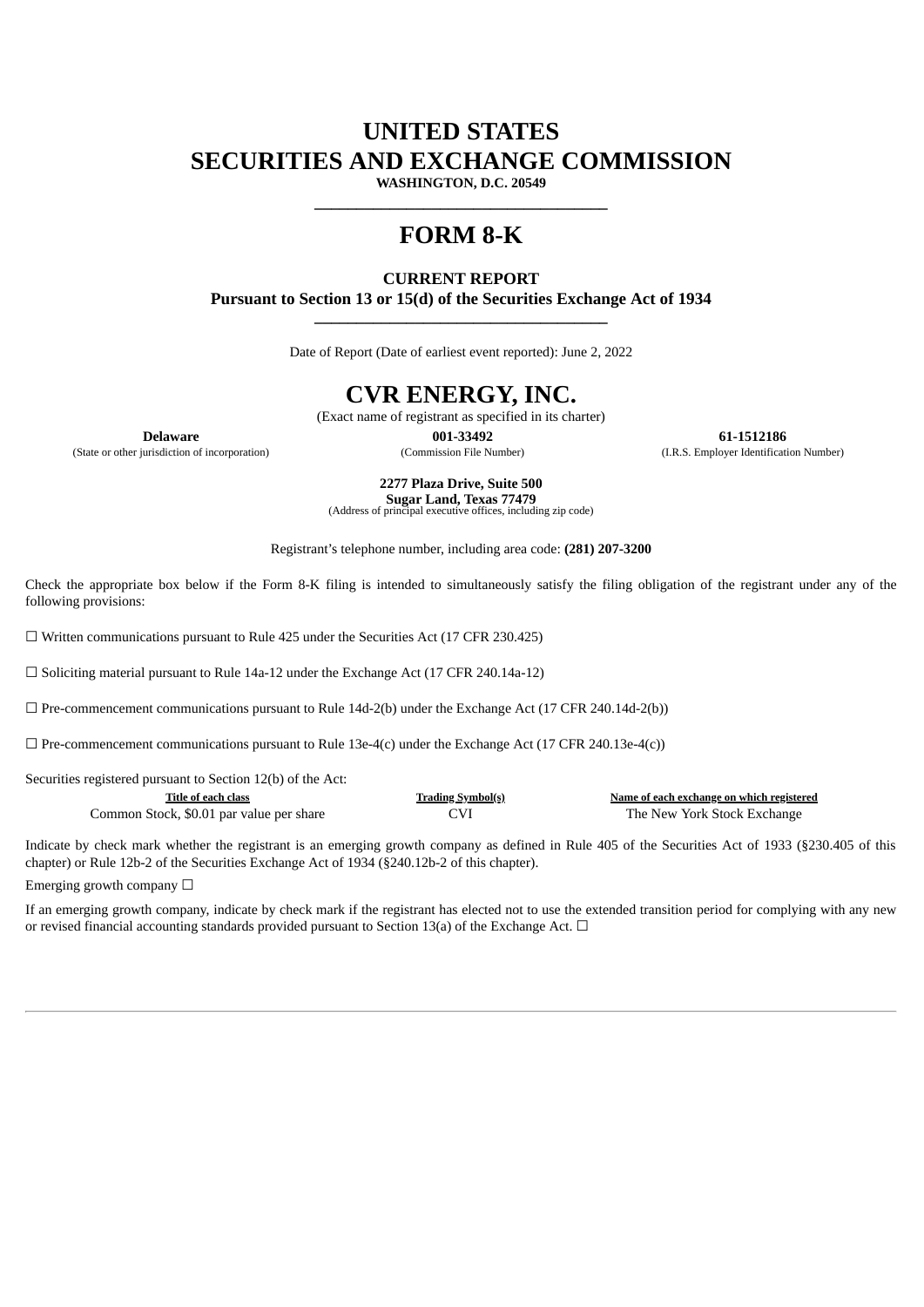### **Item 5.07. Submission of Matters to a Vote of Security Holders.**

On June 2, 2022, CVR Energy, Inc. (the "Company") held its 2022 Annual Meeting of Stockholders ("Annual Meeting"). The stockholders of the Company as of the close of business April 4, 2022 voted on three proposals, consisting of (1) the election of seven directors to the Company's board of directors (the "Board"), each to serve until the 2023 annual meeting of stockholders of the Company or until such director's successor has been elected and qualified; (2) the approval, by a non-binding advisory vote, of the Company's named executive officer compensation as discussed in the Company's Proxy Statement dated April 20, 2022, which was filed with the Securities and Exchange Commission pursuant to Regulation 14A of the Securities Exchange Act of 1934, as amended (the "2022 Proxy Statement"), referred to as "Say-on-Pay"; and (3) the ratification of the appointment by the Audit Committee of the Board of Grant Thornton LLP as the independent registered public accounting firm for the Company for the 2022 fiscal year. For more information regarding the foregoing proposals, refer to the Company's 2022 Proxy Statement.

At the Annual Meeting, (1) the seven directors nominated by the Board were elected; (2) the stockholders voted, on an advisory basis, in favor of the Company's named executive officer compensation; and (3) the stockholders ratified Grant Thornton LLP as the independent registered public accounting firm for the Company for the 2022 fiscal year. The voting results for each of the proposals are summarized below.

### *Proposal 1 - Election of Directors*

The nominees listed below were elected to the Board, with the respective votes set forth opposite of each nominee's name:

| <b>Director</b>            | <b>Votes For</b> | <b>Votes Withheld</b> | <b>Broker Non-Votes</b> |
|----------------------------|------------------|-----------------------|-------------------------|
| David Willetts             | 76,564,614       | 14,057,745            | 3,883,423               |
| Kapiljeet Dargan           | 77,346,249       | 13,276,110            | 3,883,423               |
| Jaffrey (Jay) A. Firestone | 87,776,655       | 2,845,704             | 3,883,423               |
| Hunter C. Gary             | 77,341,090       | 13,281,269            | 3,883,423               |
| David L. Lamp              | 84,143,019       | 6,479,340             | 3,883,423               |
| Stephen Mongillo           | 81,659,234       | 8,963,125             | 3,883,423               |
| James M. Strock            | 74,583,530       | 16,038,829            | 3,883,423               |

#### *Proposal 2 - Say-on-Pay Proposal*

The stockholders approved, by a non-binding advisory vote, Say-on-Pay by the following vote:

| Votes For  | <u>Votes Against</u> | <b>Votes Abstain</b> | <b>Broker Non-Votes</b> |
|------------|----------------------|----------------------|-------------------------|
| 87,038,400 | 3,527,617            | 56,342               | 3,883,423               |

#### *Proposal 3 - Auditor Ratification Proposal*

The appointment by the Audit Committee of Grant Thornton LLP as the independent registered public accounting firm for the Company for the 2022 fiscal year was ratified by the following vote:

| Votes For  | <u>Votes Against</u> | <b>Votes Abstain</b> |
|------------|----------------------|----------------------|
| 93,731,098 | 758.809              | 15.875               |

#### **Item 9.01. Financial Statements and Exhibits**

### **(d) Exhibits**

|                | The following exhibit is being "furnished" as part of this Current Report on Form 8-K:                   |
|----------------|----------------------------------------------------------------------------------------------------------|
| <b>Exhibit</b> |                                                                                                          |
| <b>Number</b>  | <b>Exhibit Description</b>                                                                               |
| 104            | Cover Page Interactive Data File - the cover page XBRL tags are embedded within the Inline XBRL document |